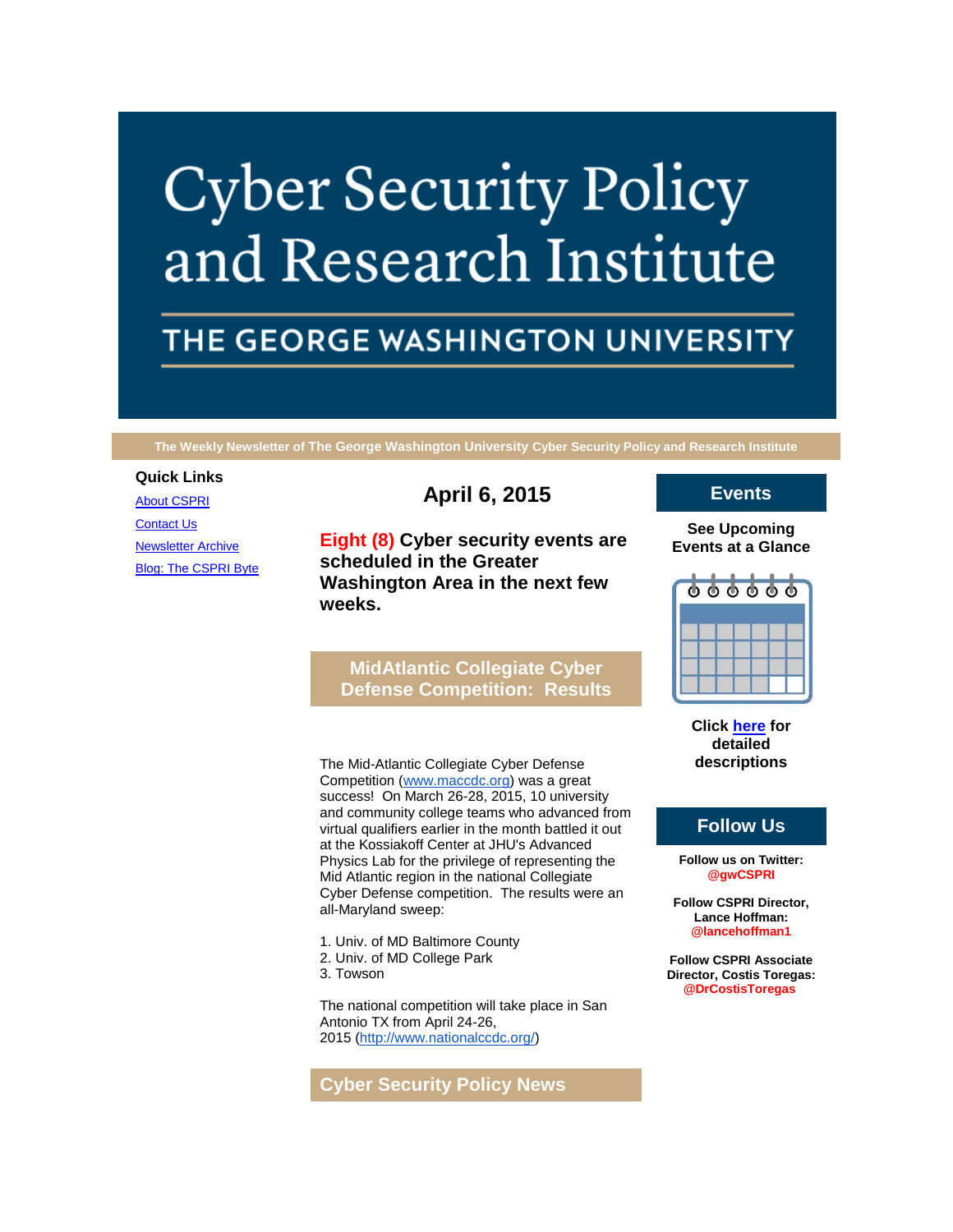#### **Sanctions for cyberattacks**

-Declaring cyberattacks a "national emergency," President Obama last week issued an executive order that would allow the United States to inflict financial penalties on those thought to be behind the attacks. The order allows the secretary of the Treasury, in consultation with the attorney general and secretary of State, to impose financial sanctions-such as freezing of assets or prohibition of commercial trade-on individuals or groups responsible for malicious cyberattacks that "create a significant threat to U.S. national security, foreign policy, or economic health or financial stability of the United States," [writes](http://r20.rs6.net/tn.jsp?f=001AvXdgtsAyb_Q5KbZ2KEDIJy2VfEgnSFl5z9WEI6N91iXPFDSG8MsBMwfVRKRz5mdJqmRttwrVP3FDKRu7fDmw5VDj0HcHwj_G6F1-_7YF4vwyusw_5WGfNzKSxMKJuN0IMKzUcvdRb3K4-uUbydpNNzH6ymBug9y6-CiCIWEmTq3fANS6BlvA-RR2qK08PiaOT2KhXh9kf1fxRY8vrwfDKA7dD6QxpIOke82mfpk6_tNb7O5Z6vxW-wV26arTtl43F_VwVeWbczhkxKj8KsIWmH205PHGdshdlCi_p1wTXuqr29h1W1eQEc75i7URgnd&c=HPJWPynVX7XS2hdWSiukWPNVExpF80NormZ-nceksslOldFn7-LWmA==&ch=0raOoBGWKHgYivUKXnif3RuIypGoJMNbYHxbvS04kWB8gJvYdHYDdg==) Dustin Volz of National Journal. "Administration officials have long indicated a desire to strengthen the government's ability to respond to and penalize those engaging in cyberattacks. The massive hit on Sony Pictures last Thanksgiving-which the White House publicly blamed on North Koreaincreased the urgency to bolster the nation's cyber defenses. In January, Obama signed a separate executive order allowing for further sanctions against North Korean targets, but that action was limited to just that country."

But some experts say the new executive order raises questions about due process for people who feel they're wrongly accused and about how agencies will identify the source of attacks. Grant Gross of Computerworld [writes](http://r20.rs6.net/tn.jsp?f=001AvXdgtsAyb_Q5KbZ2KEDIJy2VfEgnSFl5z9WEI6N91iXPFDSG8MsBMwfVRKRz5mdB-E_m6r_plCZbfcIxzzuaKOpABPFfKSgRn_uu7aFfCsQecL3V7oaNdoVJAOWzyKYILcohd6gE3ZgYClKSXFjuOCORoeRbALhTksAA-f2TzRo5oNfHsE86ykw-uIdeL3p-dJ_y45K_F-SYSMPePcCgIGkiHKMmqMd1iacg609fZsKGPk7Ho74-5ThSnYJ1Kqwq0mGB_FXNcozi1aqYcxAoilHXQZdf6nBxsMbqcXw10N4Kn57txpIrQ==&c=HPJWPynVX7XS2hdWSiukWPNVExpF80NormZ-nceksslOldFn7-LWmA==&ch=0raOoBGWKHgYivUKXnif3RuIypGoJMNbYHxbvS04kWB8gJvYdHYDdg==) that "attributing the source of cyberattacks is still difficult, and it's unclear what standard of proof the U.S. government will use to impose the new sanctions," Gross wrote. "In addition, the White House offered few details about how accused organizations can challenge the sanctions."

Many apparently state-sponsored cyberattacks that might trigger such sanctions go unreported by companies, according to a new report by Citigroup. The report warned that law firms are a major target of these attacks, because they hold so much valuable information about large companies. "The report said bank employees should be mindful that digital security at many law firms, despite improvements, generally remains below the standards for other industries," The New York Times [reports.](http://r20.rs6.net/tn.jsp?f=001AvXdgtsAyb_Q5KbZ2KEDIJy2VfEgnSFl5z9WEI6N91iXPFDSG8MsBMwfVRKRz5mdyDlvmOW5N9IBTBPYUO3bS-CpyJwa0o-pFCQOMN5mjwQuIAonkQyJTnOchTdhfQBt13fDKS-qNY1QmTkBKifDfqzMlGt95RDX0oLNtXfwIXEsynCdrrnnLONu9he_U_80iXbWyF316JRSCF9uCH11BjKQbRZlNqEkkB0n7o3KfAbhOAs4wvEqmSWblIi1v-mkzguGmupPkc_P-NR3eZ10iPtrZZz3k8jxNyzpjInzgsK-Sp4N68DjDwUO-5lFolFr&c=HPJWPynVX7XS2hdWSiukWPNVExpF80NormZ-nceksslOldFn7-LWmA==&ch=0raOoBGWKHgYivUKXnif3RuIypGoJMNbYHxbvS04kWB8gJvYdHYDdg==) "It said law firms were at 'high risk for cyber intrusions' and would 'continue to be targeted by malicious actors looking to steal information on highly sensitive matters such as mergers and acquisitions and patent applications.'"

#### **US military in need for cybersecurity talent**

For its part, the U.S. military is so stretched for cybersecurity talent that it's willing to relax some of its enlistment standards, particularly for hightech or cybersecurity jobs, according to the Associated Press. "Speaking to students at his